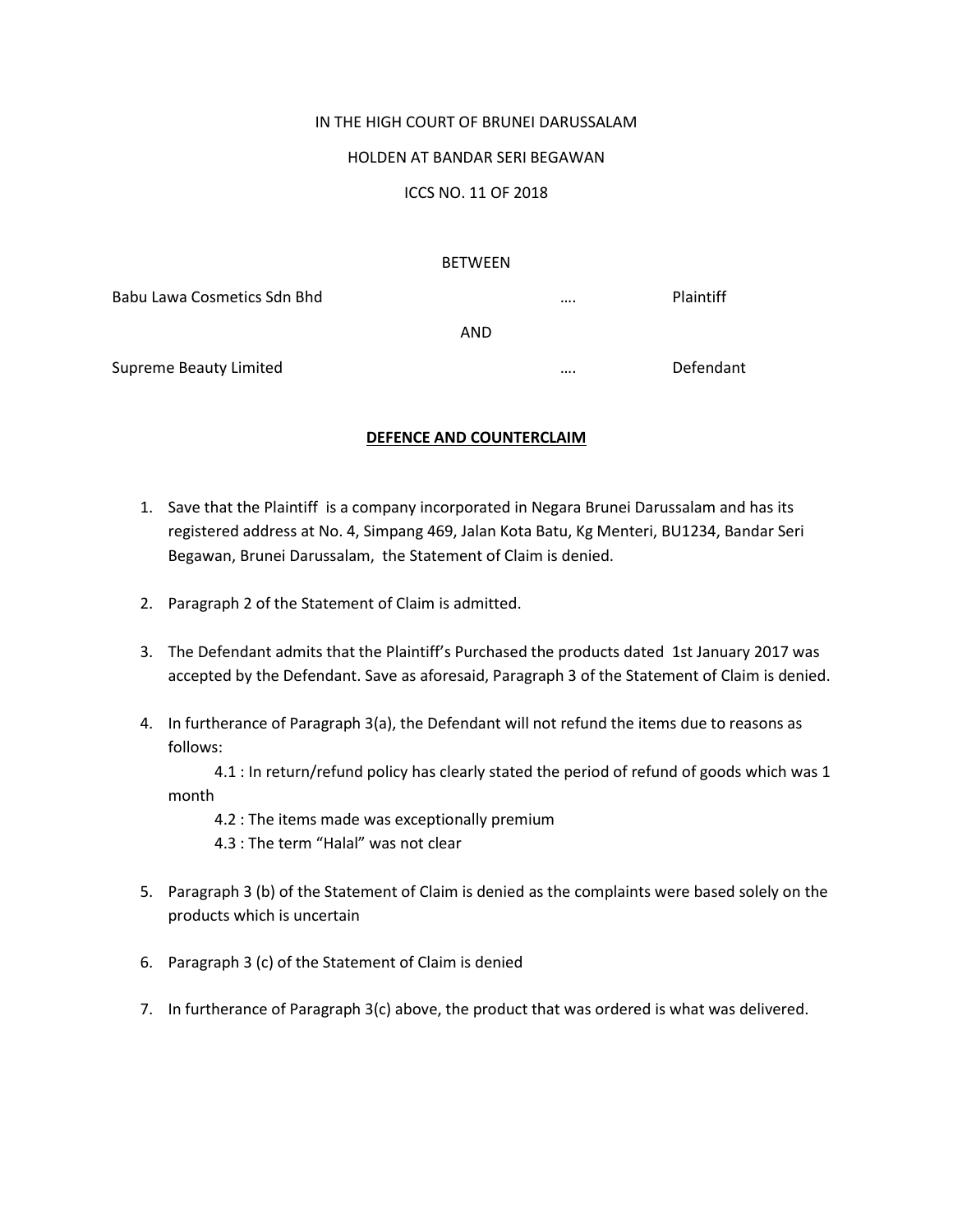- 8. Therefore, the Defendant vehemently denies Paragraphs 3 a,b and c of the Statement of Claim and holds the Plaintiff to strict proof thereof.
- 9. By reason of the matters aforesaid, the Plaintiff is not entitled to the sum claimed or at all.

**Dated this day of ,**

 **SIGNATURE**

**……………………………………………….**

**NOR BAHRIN ADVOCATES AND SOLICITORS** 

 **Counsel for the Defendant**